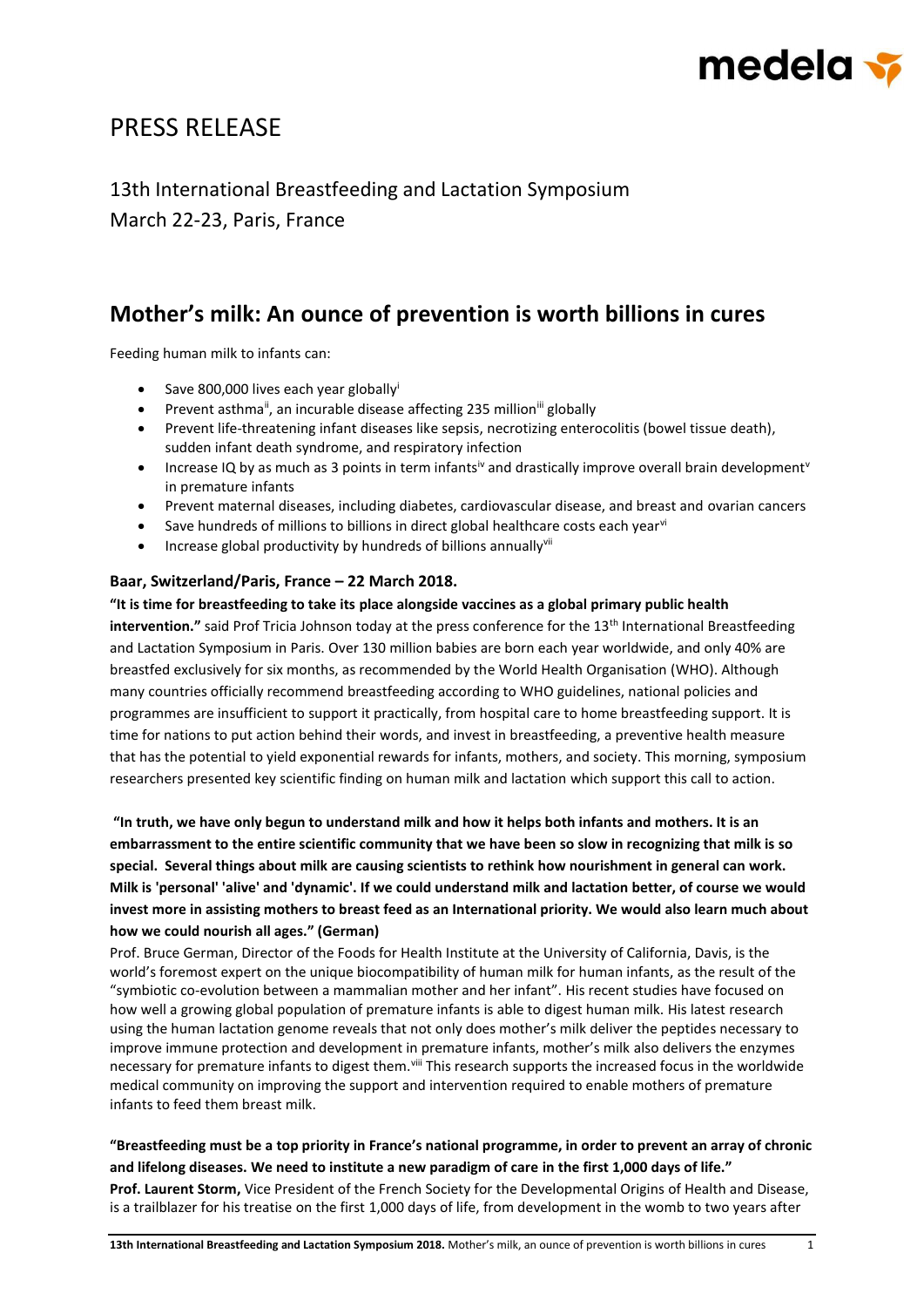# medela <del>v</del>

birth. Prof. Storme presents evidence for breastfeeding as a crucial medical intervention in the first 1,000 days of life, to prevent numerous lifelong, non-communicable diseases, including allergies<sup>ix</sup>, obesity<sup>x</sup>, inflammatory bowel disease, and to promote better long-term neurodevelopmental outcome<sup>xi</sup>. It also reduces the impact of painful stimuli on infants<sup>xii</sup>. Prof Storme highlights the fact that there are currently only 40 baby-friendly hospitals in France. He says that in order to change the way the public views mother's milk, earlier and more widespread education on the benefits of breastfeeding is necessary, with special emphasis on education for pregnant women. To accomplish this, standardized training is necessary for healthcare professionals.

### **"Breastfeeding provides the earliest possible disease prevention measure for the infant, and is also one of the most high-impact and low-cost disease prevention measures available." (Johnson)**

Prof. Tricia Johnson, Economist, Health Systems Management, Rush University, asks why human milk has not yet become a primary public health intervention worldwide, on the level of vaccinesBy preventing disease and boosting health in both infants and mothers, it saves short-term direct healthcare cost savings. Cost savings is even higher for premature infants, when breastmilk can prevent numerous diseases and disorders, including chronic lung disease, for example, of which costs an average of USD 40,000 in healthcare treatment per case. By improving neurological development, breastfeeding also improves the long-term performance capacity of a child, ultimately producing members of society that are able to contribute at a higher level, and boosting national productivity and income. Her new cost-benefit analysis shows the remarkably low economic investment required to feed human milk to babies, and the inversely high return on investment for society in both the short- and long-term. On a global scale, feeding more human milk, longer, to every national newborn population would amount to: hundreds of millions to billions in direct healthcare cost savings annually, tens of millions saved in special education costs annually, and billions earned in increased annual productivity. The question becomes: With nothing to lose and everything to gain, is society doing enough to support mothers and families in breast milk feeding?

# **"As we collect milk from mothers, we find lactating breast cells coming out with the milk. Studying these in the lab, we determined that we can stimulate them to grow as entire mini-breasts. This shows that a single breast cell differentiates into many different kinds of breast cells, in this way acting like stem cells**.**"** Dr. Alecia-Jane Twigger is a postdoctoral fellow at the Institute of Stem Cell Research at the Helmholtz Center, Munich. Studying breast cells that detach during lactation and are then identified in human milk, Dr. Twigger has sought to understand the molecular and functional changes that occur in the breast during lactation. Using a unique new, three-dimensional model of the human breast made from tissue which would normally be discarded after aesthetic breast reduction. Dr. Twigger has created self-contained mini-breasts with the aim of making them lactate in the lab. Her next study will seek to clarify the process of breast cell differentiation, in order to understand how abnormal development leads to breast cancer, diabetes, or low milk production.

# **"Each month, each week, each drop of mother's milk has significant benefits for preventing asthma, and many other diseases. In fact, what we realize is that breastfeeding is something that we need to introduce as part of the normal way of life, in early childhood, so that society begins to truly grasp the protective benefits of mothers' milk. " (Azad)**

Meghan B. Azad, Assistant Professor of Paediatrics and Child Health at the University of Manitoba (Canada), leads the asthma research group as part of the Canadian Healthy Infant Longitudinal Development (CHILD) study. Her research has focused on studying the microbiome (the collective bacteria and oligosaccharides in the infant gut), and how it is different in infants with asthma than in infants without asthma. She is also investigating the breast milk of the mothers of the infants in the study, to understand which components in the breast milk are the most likely to influence the microbiome, and to prevent asthma. She has already ascertained that it is not one single component, but a combination of components in mother's milk which interact to confer protection against asthma. How they interact is not yet clear. Asst. Prof. Azad acknowledges the fact that while six months of exclusive breastfeeding is still the recommended standard, any amount of breastfeeding is beneficial, and contributes vitally to disease prevention.

**"N**ew research proves that the rising incident of frenotomies (cutting the frenulum membrane under the tongue) to treat tongue-tied infants does not improve breastfeeding, and must be reconsidered.**" (Geddes)** Assoc. Prof. Donna Geddes, Chief Investigator of the Hartmann Human Lactation Research Group says, that for several years, rising rates in reported incidents of tongue-tie have been exceeded by rising rates in surgical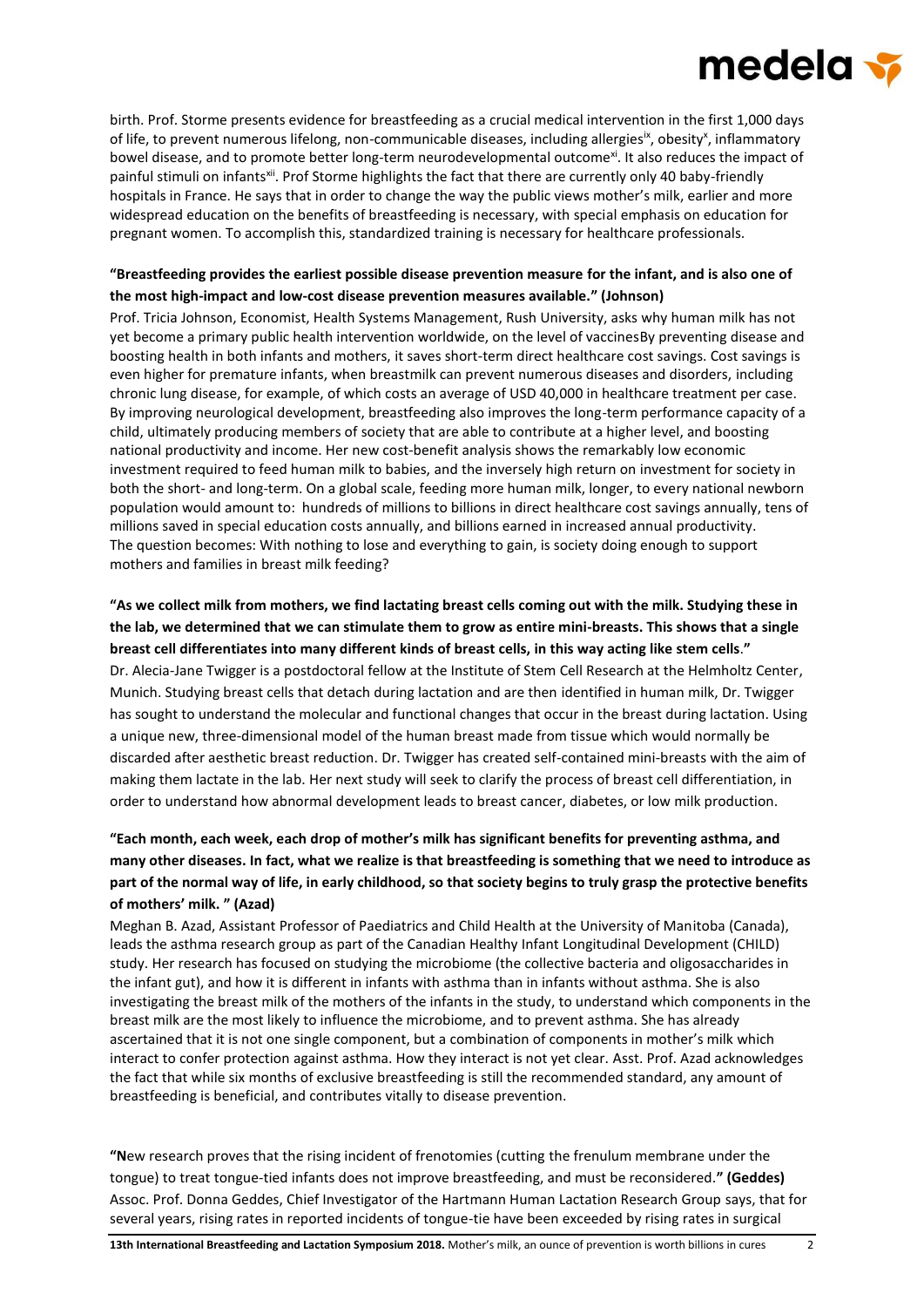# medela <del>v</del>

correction (frenotomy), intended to free the tongue to allow babies to breastfeed normally. From 2004-2013, in British Columbia, Canada, tongue tie rates rose 70% while, surgical cutting rose 89%. Xiii This has led researchers to speculate that surgery may be performed unnecessarily. This year, in Assoc. Prof. Geddes' study group, before frenotomy, two-thirds of infants did not get enough milk from the breast, and half of mothers did not produce enough milk to feed their infants. The numbers were nearly identical after the frenotomy. Results suggest that mothers should be screened for low-milk production and offered intervention to stimulate better milk production, before their infants are even considered for surgery. Assoc. Prof. Geddes will next study which infants with tongue tie do and do not benefit from frenotomies.

## **"The breast has an amazing ability to adapt to circumstances and to protect the baby from receiving harmful elements which might exist in the mother's body. It was surprising to realize, through a truly quantitative study that the amount of THC in the breast milk was substantially lower than admittedly not very robust studies had shown decades ago." (Hale)**

Founder and Executive Director of the national Infant Risk Centre in the USA, Prof. Thomas Hale is recognised as the world's leading authority on drugs and mother's milk. Prof. Hale confronts the growing trend of marijuana legalization for medicinal as well as recreational use worldwide, as well as the three-fold increase in the psychoactive chemical THC contained in modern marijuana. It is estimated that 5-15% of pregnant and nursing mothers use marijuana. Studies have also shown that the potency of THC in common marijuana has increased from the 1960s to the early 21<sup>st</sup> century by 3-7 times, depending on the country.<sup>xiv</sup>

Previous research has investigated the effects of maternal cannabis use on the foetus, and has shown: smaller head circumference long-term, low-birth weight in infancy, higher rates of leukaemia, reduced memory, motorskill problems, and social disturbances. Until now, studies were unclear as to the amount of THC in breast milk. Prof. Hale's ground-breaking new research proves that the amounts of THC in breast milk are much lower than previously measured. This means that the impact on the baby is likely to be much lower as well. However, considered even as a medicine, other drugs to help mothers with nausea, for example, are perfectly safe, and put their babies at no risk. Therefore, as the Executive Director of the Infant Risk Centre, Prof. Hale is clear: Not recommended for nursing mothers.

## **"The entire medical community should receive interdisciplinary training which incorporates the benefits of mother's milk as a disease prevention measure throughout the medical curriculum, since it does, in fact, prevent a multitude of diseases that occur at various stages in life." (Meier)**

Prof. Paula Meier is Director of NICU Lactation Services in the Neonatal Intensive Care Unit (NICU) at Rush University Medical Center and one of the most sought-after experts on NICU lactation care around the world. Global medical recommendations have recognized the importance of high doses of mother's own milk for premature infants, in order to reduce deadly necrotizing enterocolitis, late onset sepsis, bronchopulmonary dysplasia (serious respiratory problems), rehospitalisation and subsequent neurodevelopmental problems. However, no standardized, evidence based programmes have been implemented to support these global initiatives. Applying the lessons learned in a special Mother's Own Milk programme launched in 1996 at Rush University Medical Center, Prof. Meier presents a new best-practice roadmap for standardized lactation care in the NICU globally, identifying the seven major hurdles that most often interfere with successful breastfeeding for premature infants in the hospital, and how to overcome them with low-cost measures and peer counselling.

Brigitte Dumas, Managing Director of Medela France, says: "I am honoured to be able to share this important research with the public in France. The proven benefits of breast milk feeding for infants, mothers, and society make this too important to ignore, at a time when healthcare programmes around the world are experiencing dramatic restructuring . When it comes to breast milk and disease, an ounce of prevention is worth billions in cures on a global scale. From improved prenatal care, to after-birth care and homecare programmes, it is time for all the members of society in every nation, France included, to rededicate ourselves to policies and programmes that support mothers who choose to breastfeed their babies."

#### **About Medela**

Founded in 1961 and headquartered in Switzerland, Medela conducts basic research in partnership with